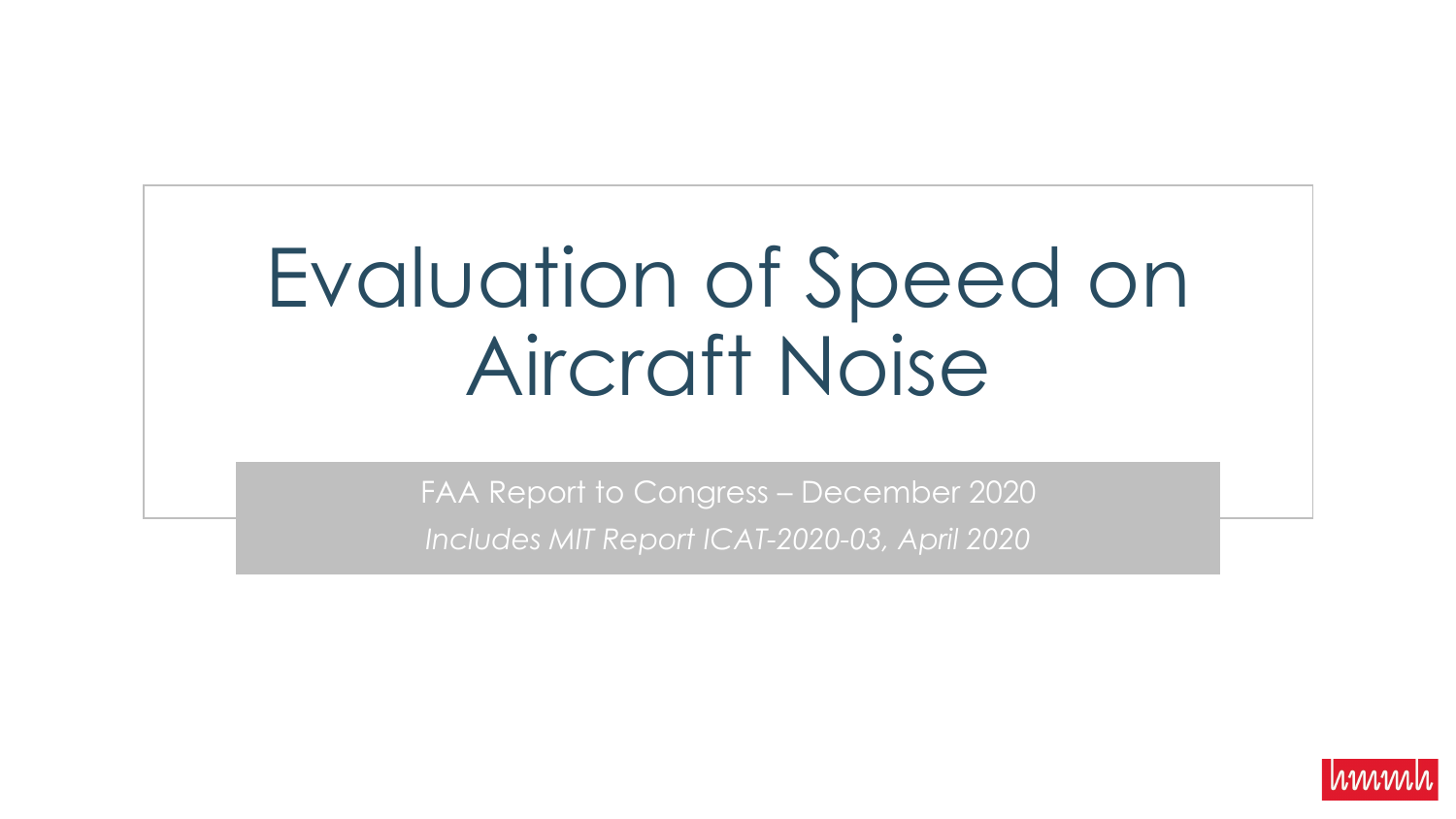### FAA Report to Congress

Provided to four members of Congress via letters on December 23, 2020

- Committee on Commerce, Science, and Transportation
	- Roger Wicker (R-MS), Chairman
	- Maria Cantwell (D-WA), Ranking Member
- Committee on Transportation and Infrastructure
	- Peter A. DeFazio (D-OR), Chairman
	- Sam Graves (R-MO), Ranking Member



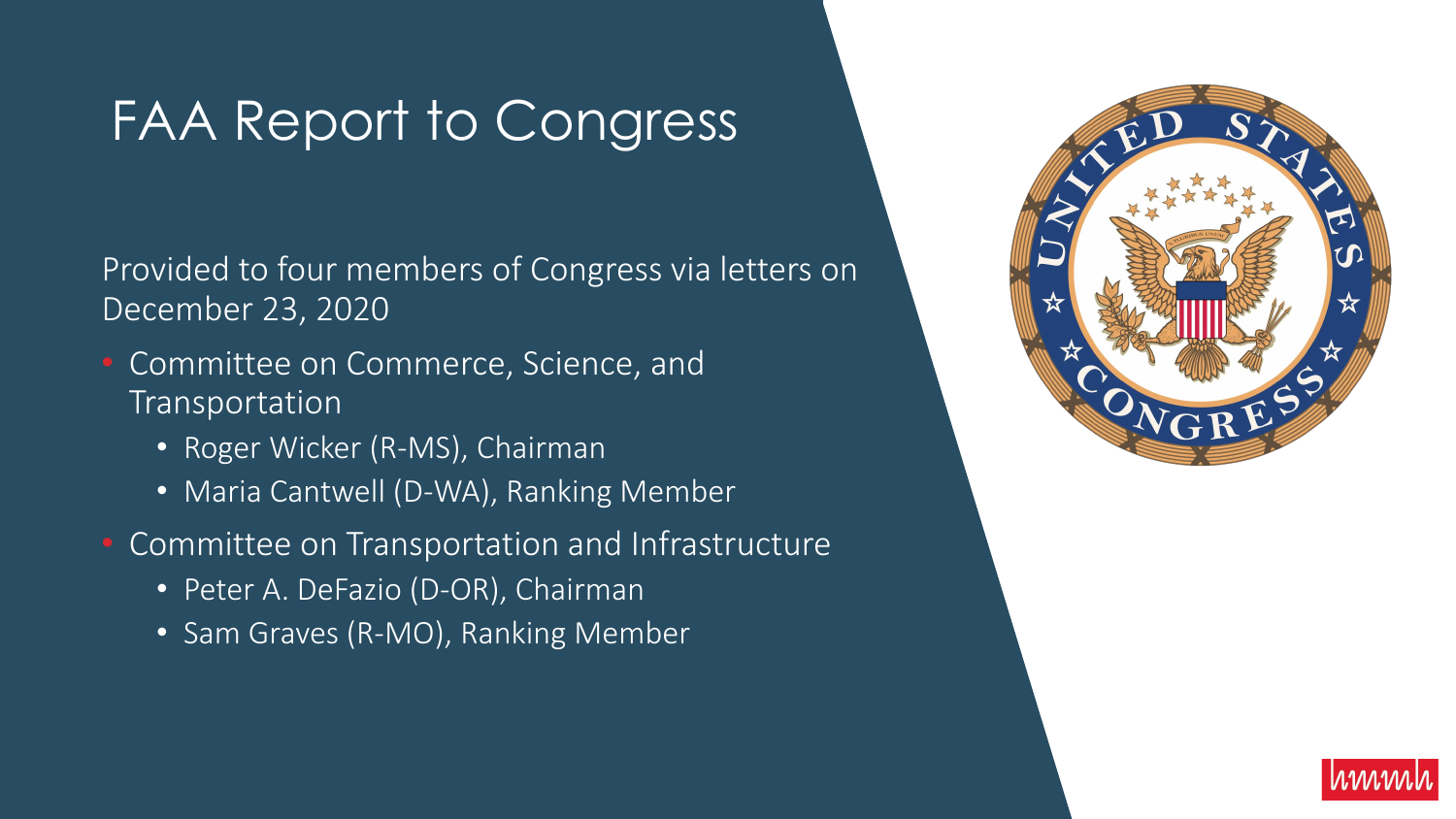### **Presentation Outline**

- FAA Reauthorization Act of 2018, Section 179
- Aircraft Noise Sources
- Takeoff Noise
- Approach Noise
- Report Conclusions

https://www.faa.gov/about/plans\_reports/congress/ [media/Airport\\_Noise\\_Mitigation\\_Safety\\_Study\\_report](https://www.faa.gov/about/plans_reports/congress/media/Airport_Noise_Mitigation_Safety_Study_report_PL115-254_Sec179.pdf) \_PL115-254\_Sec179.pdf



**Federal Aviation Administration** 

#### **Report to Congress**

FAA Reauthorization Act of 2018 (Pub. L. 115-254) Section 179: Airport Noise Mitigation and Safety Study

June 1, 2020

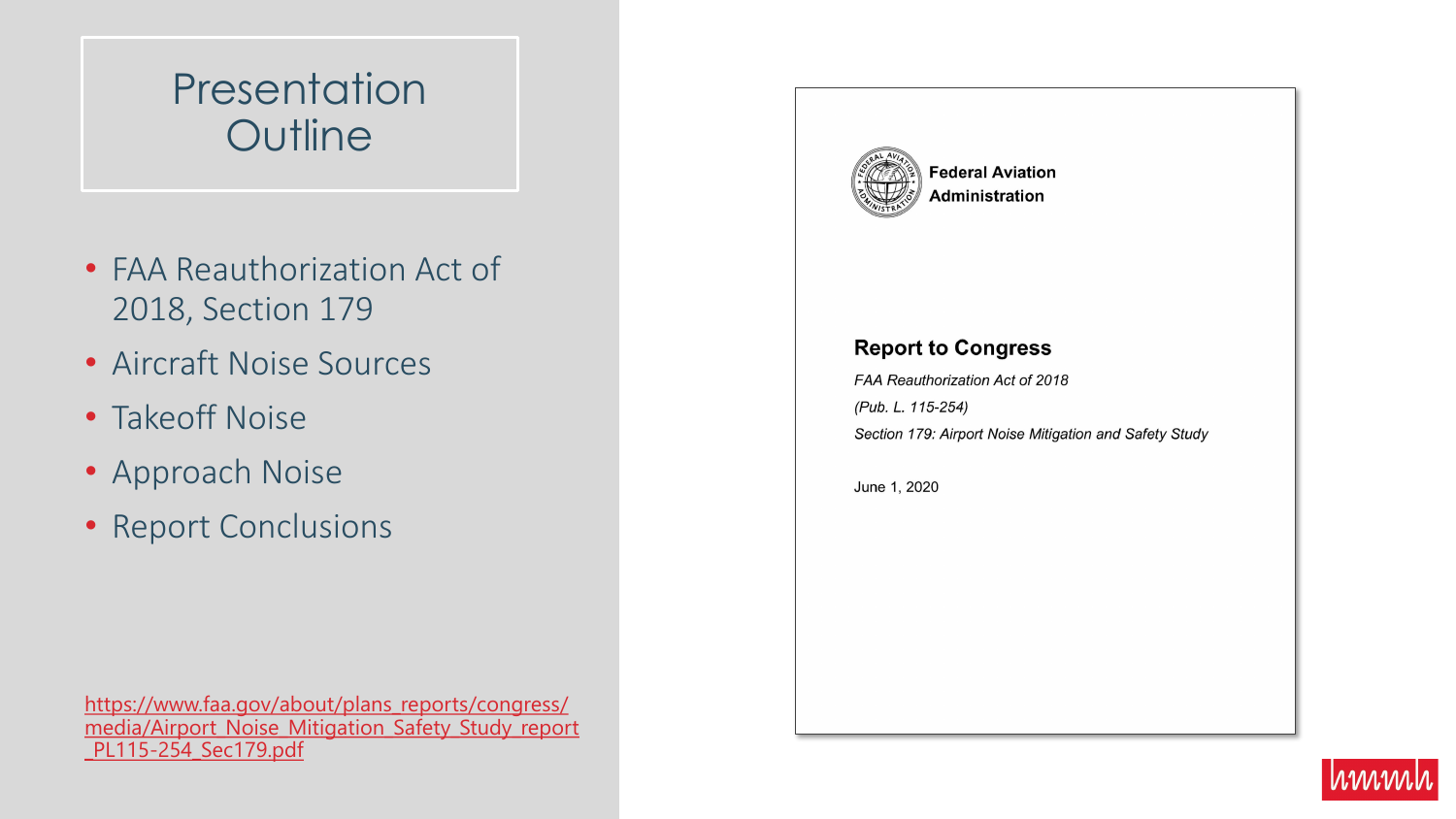FAA Reauthorization Section 179 **Requirements** 

- 1. Review and evaluate existing studies and analyses of the relationship between jet aircraft approach and takeoff speeds and corresponding noise impacts on communities surrounding airports
- 2. Determine whether a decrease in jet aircraft approach or takeoff speeds results in significant aircraft noise reductions
- 3. Determine whether the jet aircraft approach or takeoff speed reduction necessary to achieve significant noise reductions jeopardizes aviation safety; or decreases the efficiency of the National Airspace System, including lowering airport capacity, increasing travel time, or increasing fuel burn
- 4. Determine the advisability of using jet aircraft approach or takeoff speeds as a noise mitigation technique
- 5. Determine whether any metropolitan areas specifically identified in Section 189 (b)(2) of the Act would benefit without significant impact to aviation safety or the efficiency of the National Airspace System

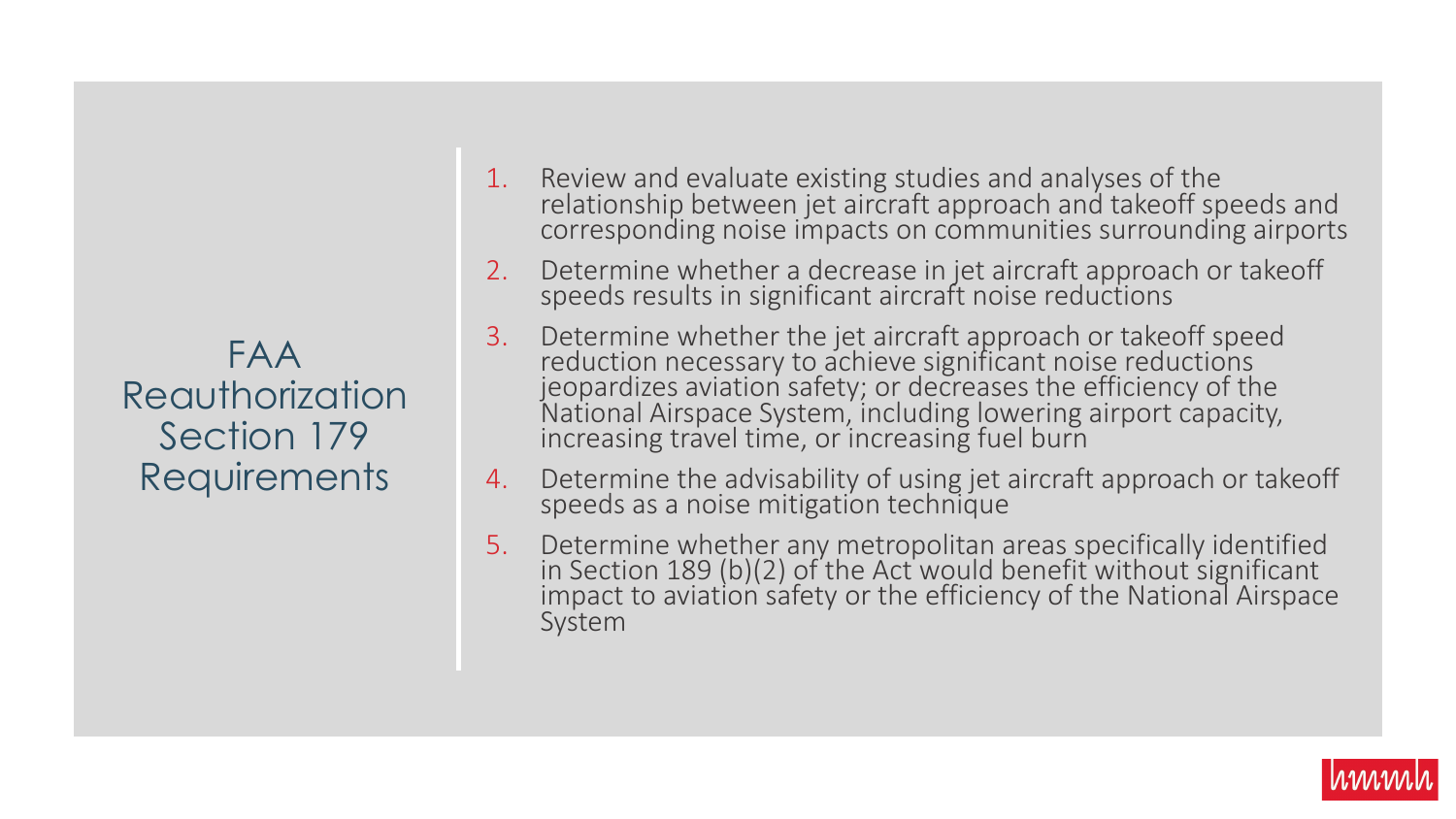

Aircraft Noise Sources

#### Fig. 1 Primary Conventional Turbofan Aircraft Noise Sources

Source: *Evaluation of the Impact of Transport Jet Aircraft Approach and Departure Speed on Community Noise*, MIT International Center for Air Transportation Report No. ICAT-2020-03, April 2020.

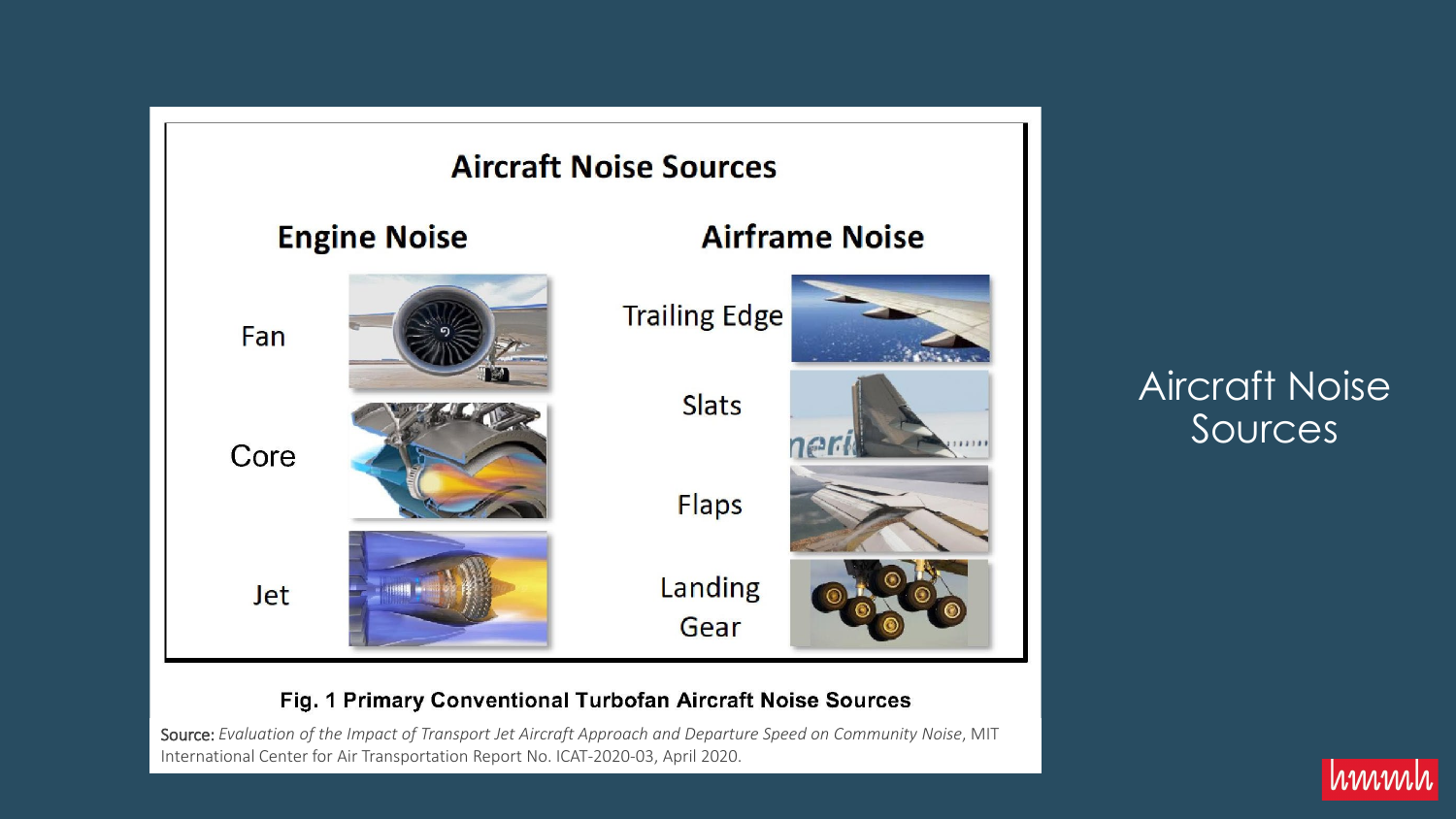## Takeoff Noise

- Engines continue to be the dominant noise source during jet aircraft takeoffs
- Engine noise increases with:
	- Increased power setting
	- Increased difference between:
		- Speed of the high velocity jet airflow
		- Speed of the aircraft
- MIT evaluated the following jet aircraft takeoff scenarios with NASA's Aircraft Noise Prediction Program (ANOPP)
	- "Close-In" Noise Abatement Departure Profile (NADP 1) vs "Distant" Noise Abatement Departure Profile (NADP 2)
	- Reduced climb speed to maintain the aircraft at the minimum safe airspeed with flaps up until 10,000 feet in altitude

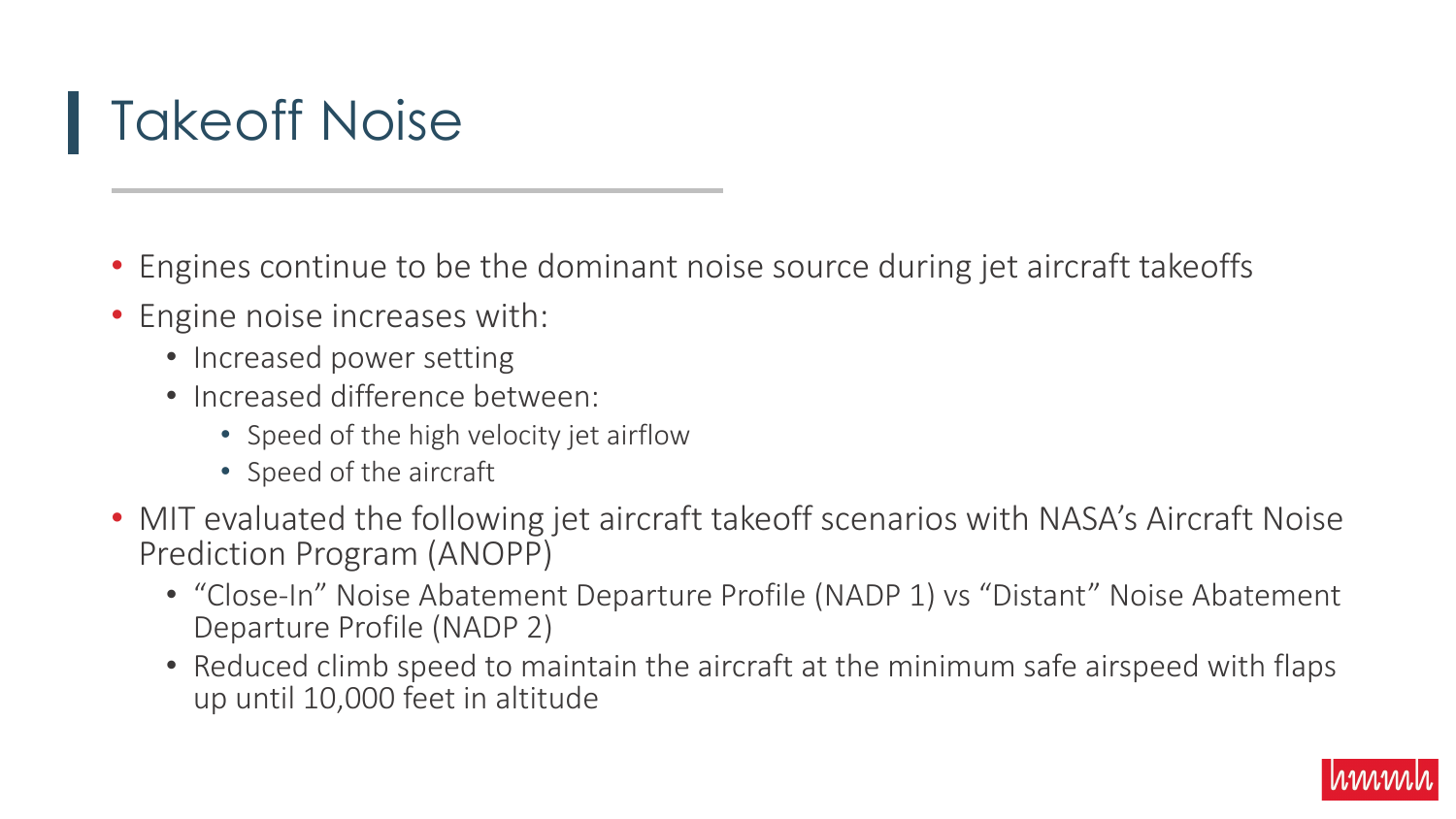### Takeoff Noise

Two jet aircraft takeoff scenarios evaluated:

- 1. Changing the location of the start of acceleration and flap retraction through NADPs
- 2. Reduced climb speed to maintain the aircraft at the minimum safe airspeed with flaps up until 10,000 feet in altitude



#### Fig. 4 Typical Departure Procedure Divided into Segments, Consistent with NADP 2.

Sources: (1) *Evaluation of the Impact of Transport Jet Aircraft Approach and Departure Speed on Community Noise*, MIT International Center for Air Transportation Report No. ICAT-2020-03, April 2020. (2) HMMH annotations (red arrow and red outlined ellipses).

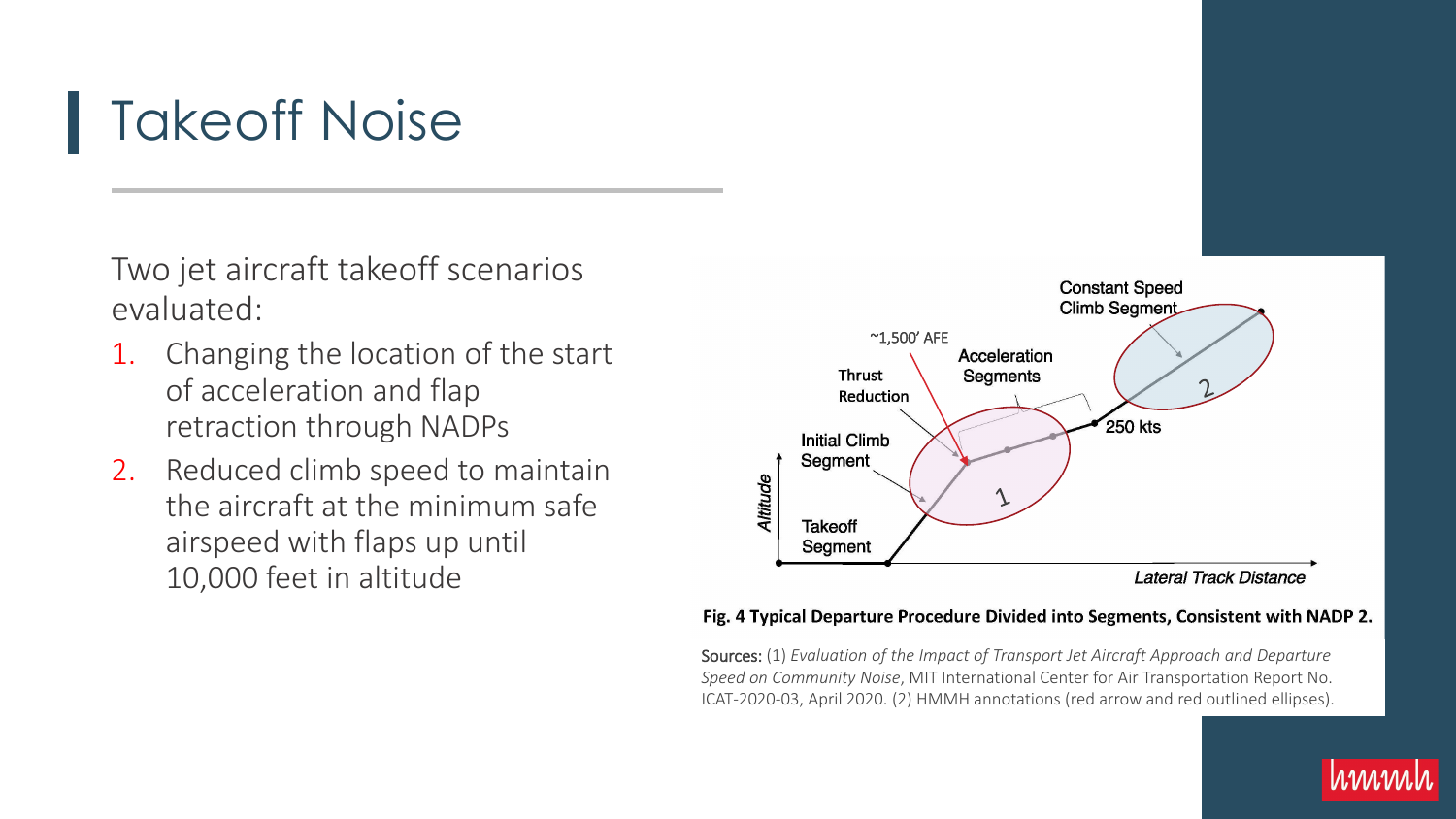### Results of Takeoff Noise Evaluation

### 1. NADP Evaluation

Changes in the acceleration location on departure results in minimal (likely not noticeable) noise reduction

### 2. Reduced Climb Speed

Because the noise is dominated by the engines during the climb, the climb speed does not have a significant effect on noise

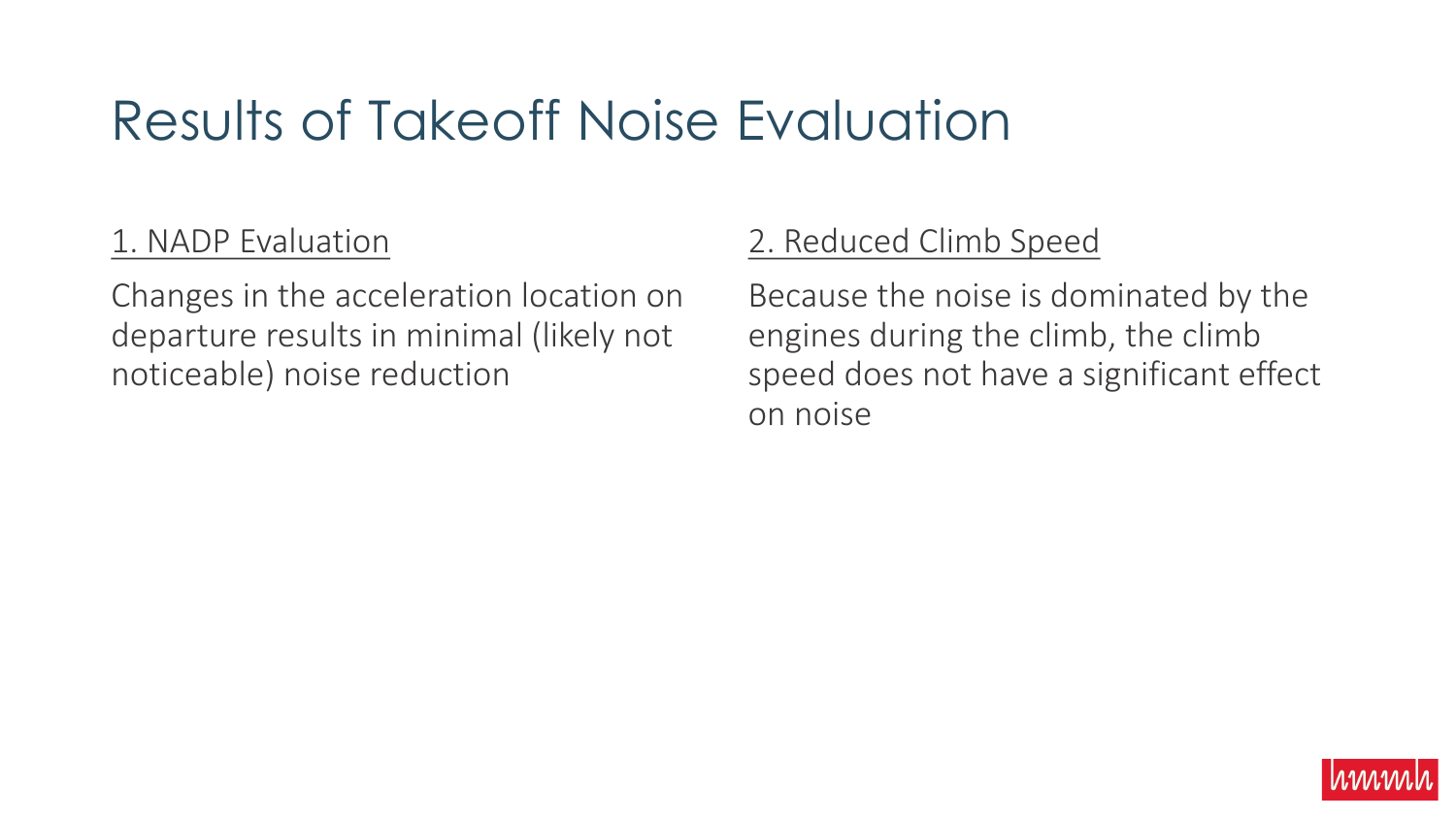## Approach Noise

- Airframes have become a more dominant noise source during jet aircraft approaches
- Airframe noise sources are highly sensitive to aircraft speed and speed is tightly coupled to the deployment of flaps, slats and landing gear
- MIT evaluated a delayed deceleration approach (DDA) concept with NASA's Aircraft Noise Prediction Program (ANOPP)

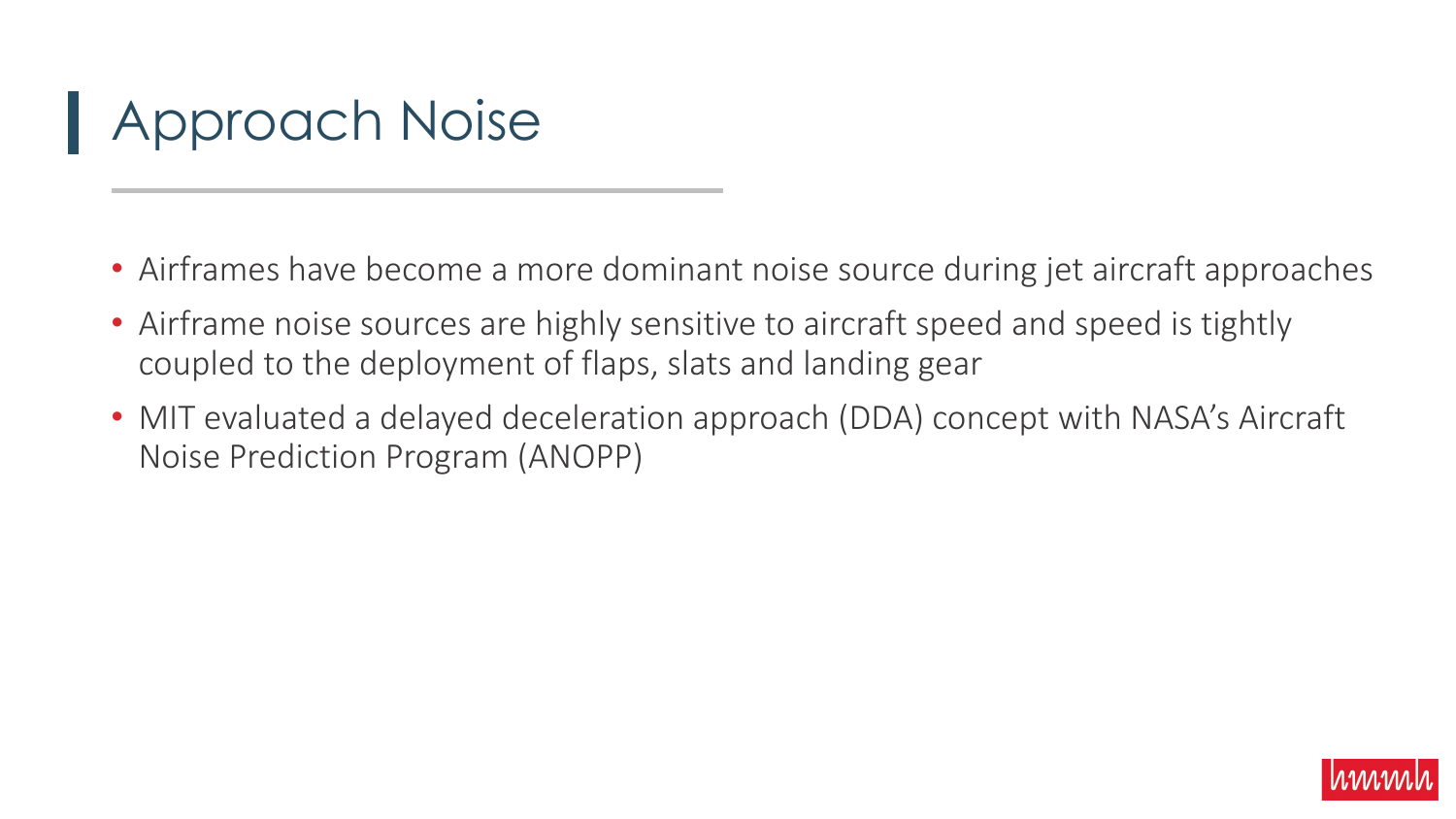## Pros and Cons of DDA Concept

#### Pros

- Reduced noise from engines and airframes 10 to 25 miles from touch down
- Reduced fuel burn due to:
	- Reduced flight times
	- Lower engine thrust settings

### Cons

- Ideal deceleration profile varies by:
	- Aircraft type
	- Weight
	- Weather
- Varying deceleration rates poses a challenge to air traffic controllers in terms of:
	- Sequencing
	- Spacing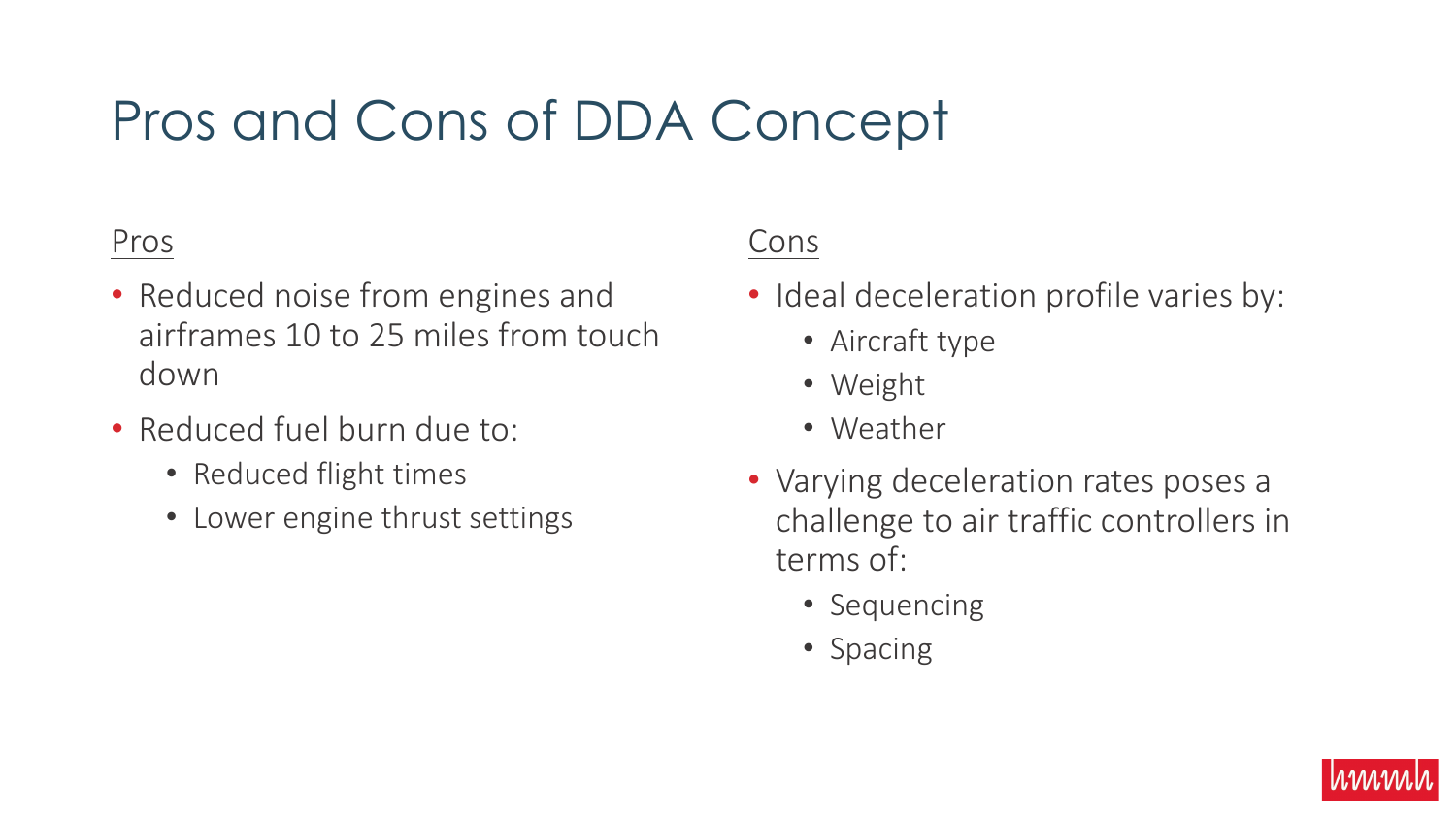### Report Conclusions

- Takeoff
	- Changes in aircraft climb speed after initial acceleration do not noticeably affect the overall aircraft takeoff noise due to the dominance of engine noise
- Approach
	- Delaying the deceleration of the aircraft on approach could reduce noise between 4 and 8 dB (noticeable) 10 to 25 miles from touch down
	- Additional work is required to validate this potential noise benefit and resolve implementation challenges